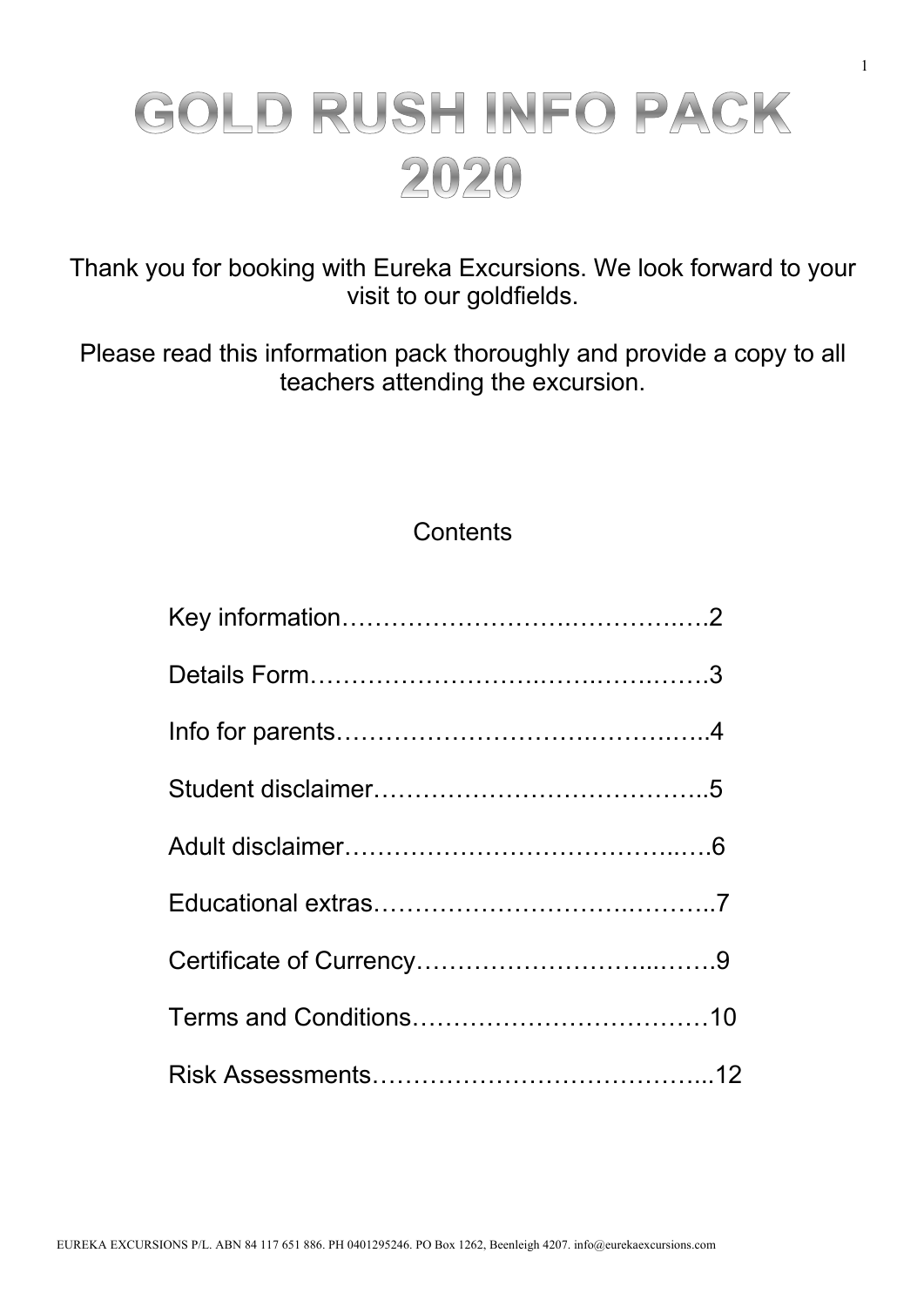| <b>LOCATION</b>    | 112 Stubbin Street, Belivah 4207 (end of the road up bitumen driveway)                                                                                                       |
|--------------------|------------------------------------------------------------------------------------------------------------------------------------------------------------------------------|
|                    | Someone will be there to meet you when you arrive. If you are running late or early on                                                                                       |
|                    | the day of your excursion, please contact us on 0401 295 246                                                                                                                 |
|                    | The Gold Rush site is not a public facility and parking is available for busses only. If a<br>$\bullet$                                                                      |
|                    | vehicle is required for Health and Safety reasons it is imperative that you contact us so                                                                                    |
|                    | that accommodations can be made. Parking in the surrounding streets is strictly                                                                                              |
| <b>DURATION</b>    | prohibited.                                                                                                                                                                  |
|                    | 5.5 hours - The gold rush program runs from 9am - 2:30pm.<br>Council regulations limit us from operating outside of these times. If your school                              |
|                    | requests to arrive late or leave early, we will adjust the program accordingly. This may                                                                                     |
|                    | result in shorter activities or the omission of an activity.                                                                                                                 |
|                    | You will need to confirm your arrival and departure times via the 'details' page                                                                                             |
| <b>DETAILS</b>     | Please complete this page and return to us via email no later than WEDNESDAY of the week                                                                                     |
| <b>PAGE</b>        | prior to your excursion date.                                                                                                                                                |
| <b>DISCLAIMERS</b> | To be completed by all attending adults, and legal parent/guardian of all attending students.                                                                                |
|                    | Bring the completed disclaimers on the day or scan them as a group and email them to us in                                                                                   |
|                    | advance. If not received prior to commencement of the program we cannot proceed.                                                                                             |
| <b>COST</b>        | Students:                                                                                                                                                                    |
|                    | \$24 each (no GST applicable) + 20 cents for gold licence<br>$\bullet$                                                                                                       |
|                    | Adults:                                                                                                                                                                      |
|                    | Free for 1 teacher and 3 adults per class of 25-30 students<br>$\bullet$                                                                                                     |
|                    | Adult numbers in excess of this will be charged the full program admission.<br>$\bullet$                                                                                     |
| <b>WHAT TO</b>     | Students:                                                                                                                                                                    |
| <b>BRING</b>       | Morning tea, lunch, water bottle, hat, fully enclosed shoes, 20 cents, insect repellent,<br>$\bullet$                                                                        |
|                    | raincoat, jumper if necessary                                                                                                                                                |
|                    | Adults:                                                                                                                                                                      |
|                    | Lunch, water bottle, first aid kit, disclaimers for all adults and students, sunscreen,<br>$\bullet$                                                                         |
|                    | raincoat, jumper if necessary, hat, fully enclosed shoes, insect repellent                                                                                                   |
| <b>SAFETY AND</b>  |                                                                                                                                                                              |
| <b>RULES</b>       | Be safe, have fun and absolutely no running.<br>1 whistle - stop, look and listen                                                                                            |
|                    | 3 whistles - return to meeting area immediately                                                                                                                              |
|                    | Air horn - emergency evacuation<br>$\bullet$                                                                                                                                 |
|                    | Any child behaving in an unsafe manner will be removed from the program                                                                                                      |
|                    |                                                                                                                                                                              |
| <b>WET</b>         | The program will run if the weather forecast indicates showers. If it is raining heavily on the                                                                              |
| <b>WEATHER</b>     | morning of your excursion we will contact you no later than 7am to discuss postponing your day.                                                                              |
| <b>COSTUMES</b>    | To maximise the enjoyment of the day we recommend all adults and children dress up.                                                                                          |
|                    | Character suggestions include: teacher, baker, general store keeper, blacksmith,                                                                                             |
|                    | entertainer, coach driver, squatter, digger, assayer, banker, claims officer, tent maker,<br>butcher, sly grog shop owner, trap (constable, sergeant etc), governor.         |
|                    | No bushrangers (we already have one of those and one is enough)<br>٠                                                                                                         |
|                    | No hire costumes (children and costumes can get quite dirty on the day)                                                                                                      |
|                    |                                                                                                                                                                              |
| <b>LICENCES</b>    | The 20c coin, which children must carry themselves, is vital in emphasising logical                                                                                          |
|                    | consequences throughout the day. They use it to buy their gold licence which they must have to                                                                               |
|                    | search for gold at the end of the day. If they forget or lose it they must find a way in keeping with                                                                        |
|                    | the 1850s era to acquire a licence.                                                                                                                                          |
| <b>ACTIVITIES</b>  | You arrive at the drop-off point, footslog to the gold fields and get bailed up by a notorious local                                                                         |
|                    | bushranger. After listening to the welcome and safety rules, activities include: observation and                                                                             |
|                    | discussion, tent making, role plays, mapping, gold licences and the gold rush game.                                                                                          |
|                    | The order of these activities may differ on the day<br>$\bullet$                                                                                                             |
|                    |                                                                                                                                                                              |
|                    | The duration of some of these activities may be altered (or an activity may be omitted)<br>$\bullet$                                                                         |
|                    | to best suit your arrival and departure times.                                                                                                                               |
| <b>OTHER</b>       | A BBQ is available if you wish to cook a sausage sizzle for your group. Please discuss<br>$\bullet$                                                                          |
|                    | this with us in advance                                                                                                                                                      |
|                    | For wheelchair access, please contact our office to discuss the facilities. We<br>$\bullet$<br>recommend that you arrange a site inspection with us prior to your excursion. |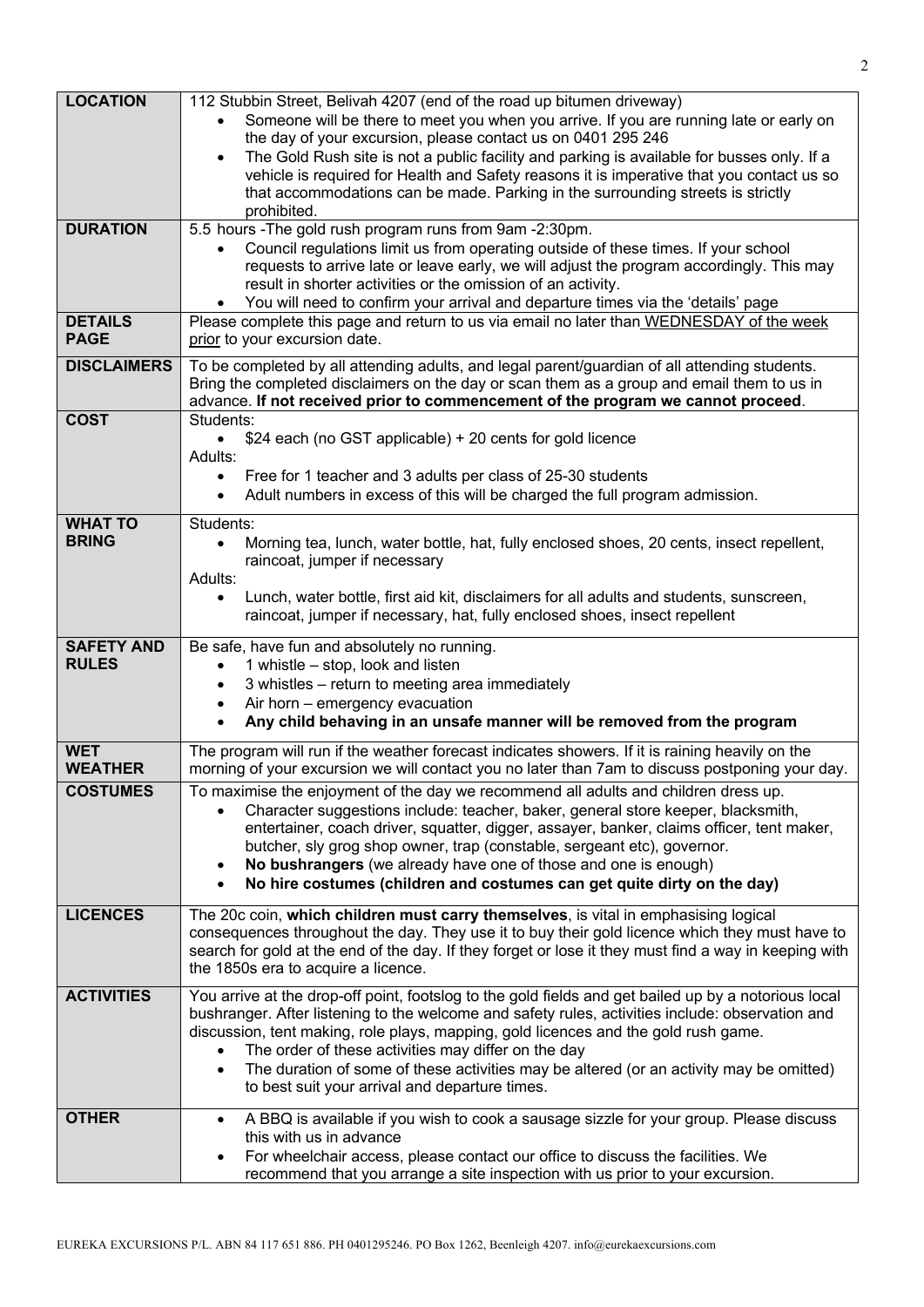# **Details form for Eureka Excursions Gold Rush program**

Please complete the following in neat capital letters.

| <b>Teachers attending:</b>                                                                |                                                                                                                                                                                                                                                                                                                                                                                                                                                                                                       |    |
|-------------------------------------------------------------------------------------------|-------------------------------------------------------------------------------------------------------------------------------------------------------------------------------------------------------------------------------------------------------------------------------------------------------------------------------------------------------------------------------------------------------------------------------------------------------------------------------------------------------|----|
|                                                                                           | Phone________________________                                                                                                                                                                                                                                                                                                                                                                                                                                                                         |    |
| Name                                                                                      | Phone 2008 2012 2023 2024 2025 2026 2027 2028 2029 2021 2022 2023 2024 2025 2026 2027 2028 2027 2028 2029 2021                                                                                                                                                                                                                                                                                                                                                                                        |    |
| provide contact information for at least two teachers who will be attending the excursion | We may need to contact you outside of school hours in the case of wet weather or to confirm your arrival time, please                                                                                                                                                                                                                                                                                                                                                                                 |    |
|                                                                                           |                                                                                                                                                                                                                                                                                                                                                                                                                                                                                                       |    |
|                                                                                           | We will depart at _________                                                                                                                                                                                                                                                                                                                                                                                                                                                                           | pm |
| BBQ facilities required? Y / N                                                            |                                                                                                                                                                                                                                                                                                                                                                                                                                                                                                       |    |
| consider best.                                                                            | Each day we personalise the Gold Rush site by adding the names (first names only) of some of<br>your students to the business tents. The students will not be required to perform these roles during<br>the excursion. If your students are dressing up for the day, please try to match the occupations<br>below with their intended costumes. We also rename the township with a name created by one of<br>your students. Please ask the children to suggest possible names then choose the one you |    |
| Town Name: ________________________                                                       | <b>Sly Grog Shop Operator:</b>                                                                                                                                                                                                                                                                                                                                                                                                                                                                        |    |
| Suggested by: _______________________                                                     |                                                                                                                                                                                                                                                                                                                                                                                                                                                                                                       |    |
|                                                                                           | Tent Maker: ________________________                                                                                                                                                                                                                                                                                                                                                                                                                                                                  |    |
| <b>General Store Proprietors:</b>                                                         | Diggers:                                                                                                                                                                                                                                                                                                                                                                                                                                                                                              |    |
|                                                                                           |                                                                                                                                                                                                                                                                                                                                                                                                                                                                                                       |    |
| 2. $\qquad \qquad$                                                                        | 2. $\qquad \qquad$                                                                                                                                                                                                                                                                                                                                                                                                                                                                                    |    |
| <b>Bakers:</b>                                                                            | $\overline{\mathbf{3.}}$                                                                                                                                                                                                                                                                                                                                                                                                                                                                              |    |
|                                                                                           | 4. $\qquad \qquad$                                                                                                                                                                                                                                                                                                                                                                                                                                                                                    |    |
| 2.                                                                                        |                                                                                                                                                                                                                                                                                                                                                                                                                                                                                                       |    |
| <b>Assayers:</b>                                                                          | 6.                                                                                                                                                                                                                                                                                                                                                                                                                                                                                                    |    |
|                                                                                           | <b>Candle lighters:</b>                                                                                                                                                                                                                                                                                                                                                                                                                                                                               |    |
| 2. $\qquad \qquad$                                                                        |                                                                                                                                                                                                                                                                                                                                                                                                                                                                                                       |    |
| <b>Claims Officers:</b>                                                                   | 2. $\qquad \qquad$                                                                                                                                                                                                                                                                                                                                                                                                                                                                                    |    |
|                                                                                           | <b>Newspaper Editors:</b>                                                                                                                                                                                                                                                                                                                                                                                                                                                                             |    |
|                                                                                           |                                                                                                                                                                                                                                                                                                                                                                                                                                                                                                       |    |
|                                                                                           |                                                                                                                                                                                                                                                                                                                                                                                                                                                                                                       |    |
| Blacksmith: _________________________                                                     | <b>Travelling Entertainers:</b>                                                                                                                                                                                                                                                                                                                                                                                                                                                                       |    |
|                                                                                           | <u>1. ___________________________________</u>                                                                                                                                                                                                                                                                                                                                                                                                                                                         |    |
| <b>Butcher:</b><br><u> 1989 - Johann Barbara, martin da kasar Amerika III.</u>            | 2.<br><u> 1989 - Johann Barn, mars eta bainar eta baina eta baina eta baina eta baina eta baina eta baina eta baina e</u>                                                                                                                                                                                                                                                                                                                                                                             |    |

EUREKA EXCURSIONS P/L. ABN 84 117 651 886. PH 0401295246. PO Box 1262, Beenleigh 4207. info@eurekaexcursions.com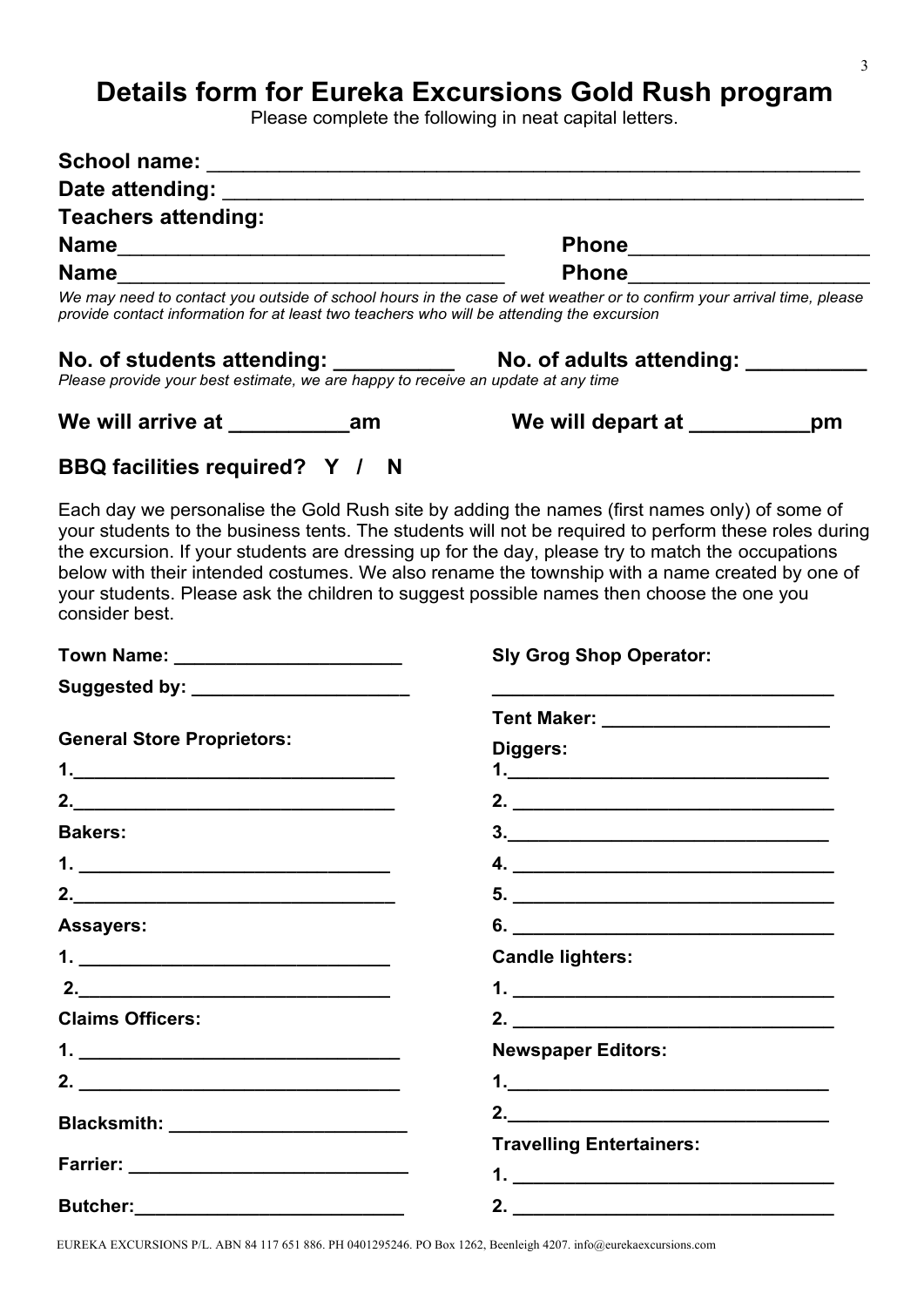# **INFORMATION FOR PARENTS**

**Your child should have:** 

- **Water bottle, morning tea and lunch**. There is no tuckshop available at the excursion site
- **Hat, sunscreen,** and **fully enclosed shoes** suitable for bush walking
- **A 20-cent coin**
- **Insect repellent** the excursion takes place in a bush setting. Mosquitos, ticks etc. may be present
- **Raincoat/jumper/jacket** the excursion will continue to run in light rain. Please make sure that your child is prepared for a day outdoors

*Please inform asthmas sufferers that, during periods of dry weather, our site can get dusty.*

# **Costumes:**

To maximise the enjoyment of the day, we recommend that children and adults dress in appropriate costume for life on the goldfields in the 1850's. When choosing a costume please prioritise comfort - clothing should be suitable for an active day outside. Don't stress, as it is all for fun. Definitely **no hire costumes** as the children often get quite dirty on the day.

**Some character suggestions include**: Teacher, Baker, Trap (Constable, Sergeant, etc.), Governor, General Store Keeper, Blacksmith, Entertainer, Coach driver, Squatter/Wife, Prospector or Digger (Australian, Chinese, American, Irish, etc.), Assayer, Banker, Claims Officer, Government Official (Clerk), Tent Maker, Barber, Butcher, Sly Grog Shop Owner (Barman), Drifter (Swagman), Escaped Convict, Tobacconist, Newspaper Editor.

\*Note – **No bushrangers** (we already have one of those and one is more than enough!!)

Please tell them how much fun it's going to be.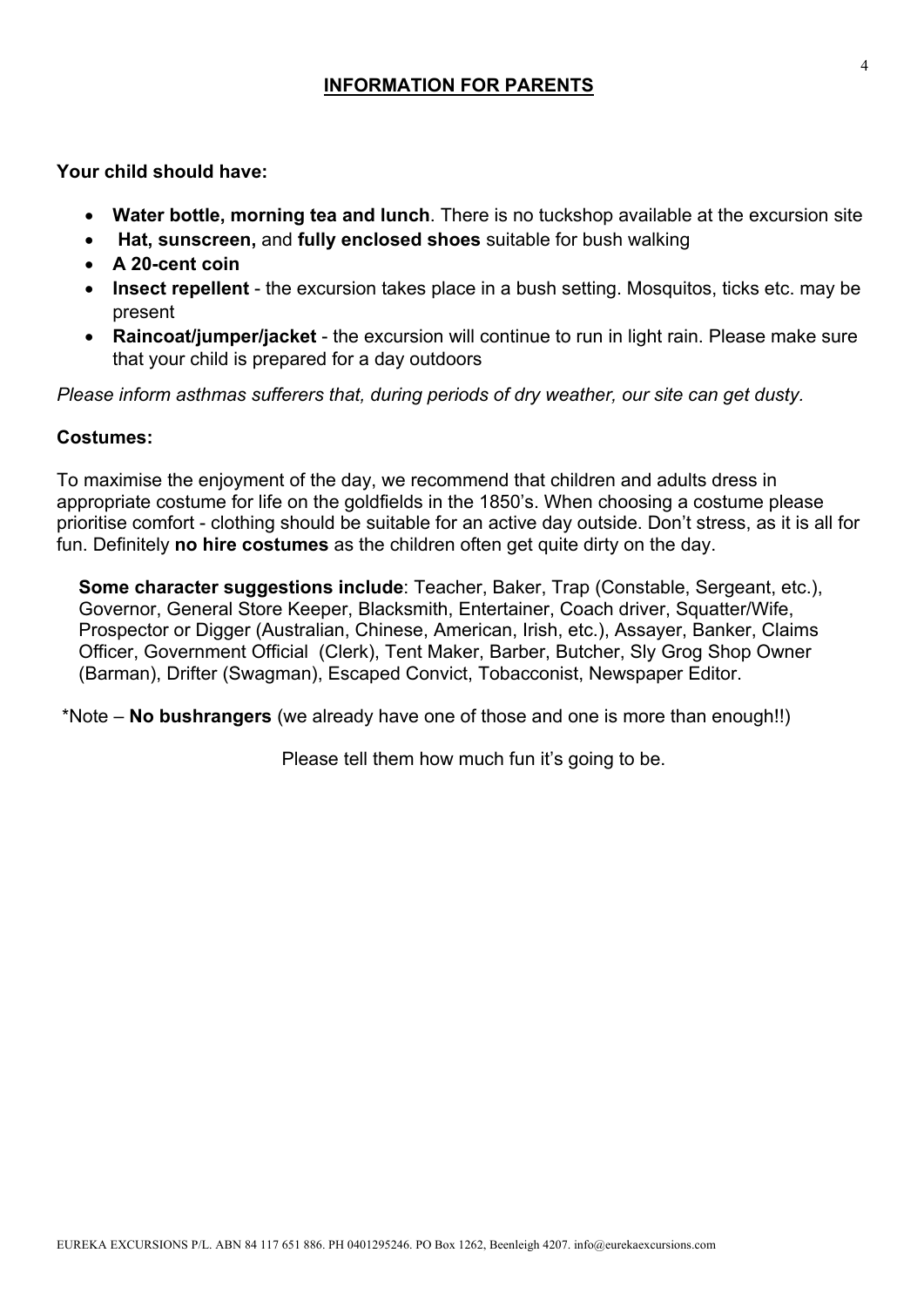# *Disclaimer for Gold Rush 2020*

*COMPLETED BY ALL PARTICIPANTS & RETURNED TO EUREKA EXCURSIONS ON THE EXCURSION DATE*

| <b>Participant Details</b>                     |                                       |  |
|------------------------------------------------|---------------------------------------|--|
| Surname: <u>_______________________</u>        | Given Name: <u>__________________</u> |  |
| Address:                                       |                                       |  |
| Name of School: <u>with a series of second</u> | Grade:                                |  |
| Date of Birth: Note that the state of Birth:   | M/F:                                  |  |
| <b>Excursion Date:</b>                         |                                       |  |
| <b>Parent/Guardian Details</b>                 |                                       |  |
| Full name:                                     | Relationship to child:                |  |
| Home phone:                                    | Work Phone:                           |  |
| Mobile:                                        |                                       |  |

# **Disclaimer**

EXCLUSION OF LIABILITY, RELEASE AND ASSUMPTION OF RISK FOR PEOPLE UNDER THE AGE OF 18 YEARS

- I am the legal parent/guardian of the above student. I give permission for him/her to attend the Gold Rush program.
- I understand that this excursion occurs within a bush setting, which is maintained but cannot be fully controlled and carries risk due to the unpredictability of nature and its fauna, weather conditions, flora etc. I understand and will ensure that he/she must wear fully enclosed shoes.
- I understand that, although Eureka Excursions and its staff attempt to minimise any risk of personal injury within practical boundaries, accidents do happen and all physical activities carry the risk of personal injury.
- I acknowledge that, in the case of an emergency, first aid and decisions regarding medical treatment are the responsibility of his/her class teacher. I also give permission for program staff to administer first aid if needed.
- I release Eureka Excursions Pty Ltd, its directors and employees, the land owners and lessors from liability arising from participation in this program.
- I accept that the above personal information is subject to privacy laws and will only be accessed by staff in the case of an emergency.

Signed …………………………………………………… Date ………………………………...............................

Please think of the environment & multiple up when printing (2 disclaimers per A4 page)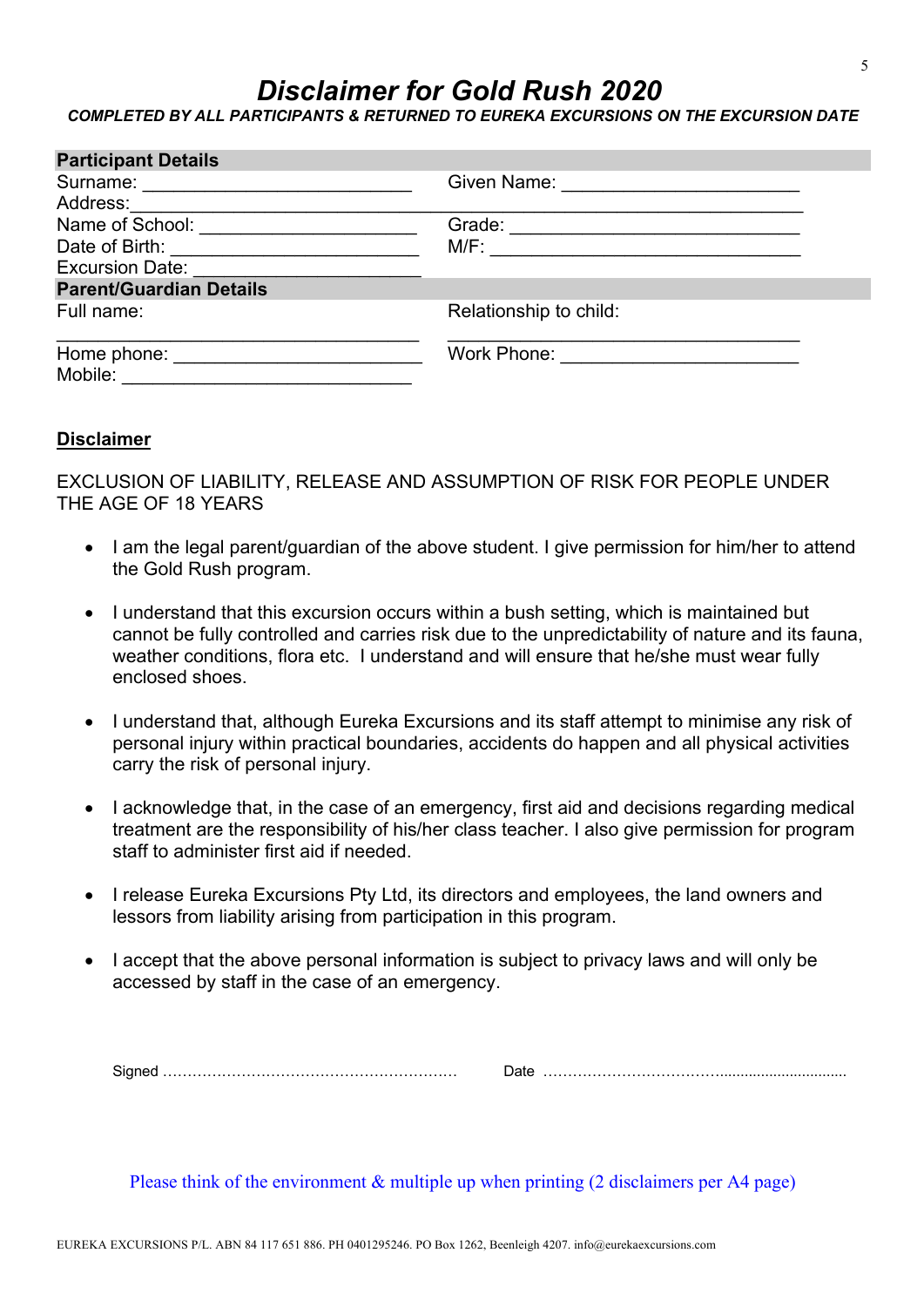# *Disclaimer Form for Gold Rush 2020 – ADULTS*

# *COMPLETED BY ALL ADULT VISITORS. RETURNED TO EUREKA EXCURSIONS BY THE EXCURSION DATE.*

| Individual's Details                      |                               |
|-------------------------------------------|-------------------------------|
|                                           |                               |
|                                           |                               |
|                                           |                               |
|                                           |                               |
| Excursion Date: ________________________  |                               |
| Work Phone: _____________________________ | Mobile: <u>Alexander Adam</u> |
|                                           |                               |

# **Disclaimer**

**Individual's Details**

EXCLUSION OF LIABILITY, RELEASE AND ASSUMPTION OF RISK FOR VISITING ADULTS

- I understand that this excursion occurs within a bush setting, which is maintained but cannot be fully controlled and carries risk due to the unpredictability of nature and its fauna, weather conditions, flora etc. I understand that the terrain can be rough and rocky, and fully enclosed shoes are essential attire for the day.
- I understand that, although Eureka Excursions and its staff attempt to minimise any risk of personal injury within practical boundaries, stepping carefully and being aware of my surroundings at all times is my own responsibility.
- I agree that I am in good health with sufficient fitness and have no pre-existing conditions that will affect my ability to navigate the excursion's bush site.
- I release Eureka Excursions Pty Ltd, its directors and employees, the land owners and lessors from all liability, including but not limited to injury, damage and harm that may arise while visiting the excursion site.
- I accept that the above personal information is subject to privacy laws and will only be accessed by staff in the case of an emergency.

Signed …………………………………………………… Date ………………………………...............................

EUREKA EXCURSIONS P/L. ABN 84 117 651 886. PH 0401295246. PO Box 1262, Beenleigh 4207. info@eurekaexcursions.com Please think of the environment & multiple up when printing (2 disclaimers per A4 page)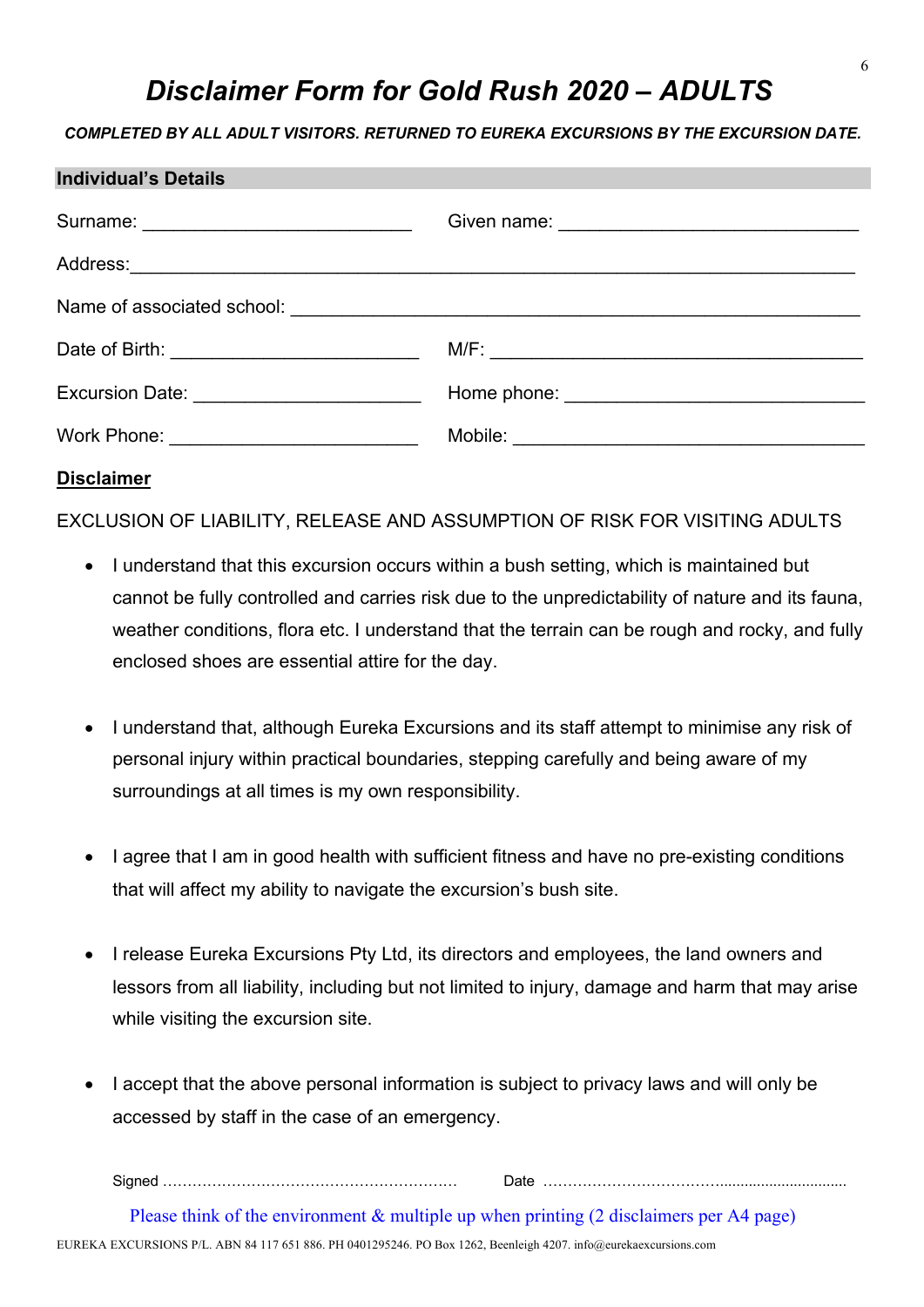# **EDUCATIONAL EXTRAS**

# **As a Teaching Tool**

The Gold Rush Experience is a teaching mechanism that can be applied at any stage during your unit of work.

As the **orientating** phase – your students arrive at the goldfields with little understanding of this period of Australian history. Gold Rush helps the children to learn much of this knowledge by 'living' the life.



As the **enhancing** phase - your students can use knowledge currently being learned in the classroom to effectively experience the gold rush times, and identify how it had an effect on the colony's physical, economic, cultural and social development.



 As the **synthesising** phase – your students will feel comfortable using skills and knowledge developed in the classroom to complete the many and varied group tasks. The Gold Rush game becomes the exciting conclusion to their wonderful Australian history learning experience.

# **Studies of Society and Environment / Science**

Listed below are some aspects that ARE incorporated into the Gold Rush day:

- Gold rushes.... population explosion, immigration, cultural differences
- Health and disease
- Chinese prospectors
- Claims, claim jumping
- "Candlelighters", tent robbers, etc.
- Characters, occupations etc.
- Tools and equipment
- Basic Mapping; Orienting to North; Cardinal points (north, south, east, west)
- § Gold licences

Here are some additional aspects (not discussed in the Gold Rush program) that you might like to cover:

- § Gold discovery, Hargraves and others, where?
- Transport and communications
- § How we use the Earth's resources. Mining techniques throughout history. Current mining practices. Environmental issues, regeneration, toxic waste, etc.
- § Iron and copper pyrite ("Fools" or "New Chums" gold)
- § Study of rocks and minerals. Properties of gold and the effects it has had on societies and economies

### **Drama**

What can help make this excursion really **successful** is your class' capacity to **role-play or dramatise** possible/probable events of the period. It would be desirable if the children had some prior experience and thus felt comfortable participating in role-plays. **We organise role-play situations** on the day using the props and displays. Scenarios include:

- Storekeepers selling equipment and supplies to diggers.
- Diggers exchanging gold at the Assayers' tent.
- § Working a claim, using tools and equipment. (Pan, cradle and shovels, etc.)
- **Troopers arresting claim jumpers, licence dodgers, etc.**
- **Police closing down or taking bribe money from a SIy Grog operator.**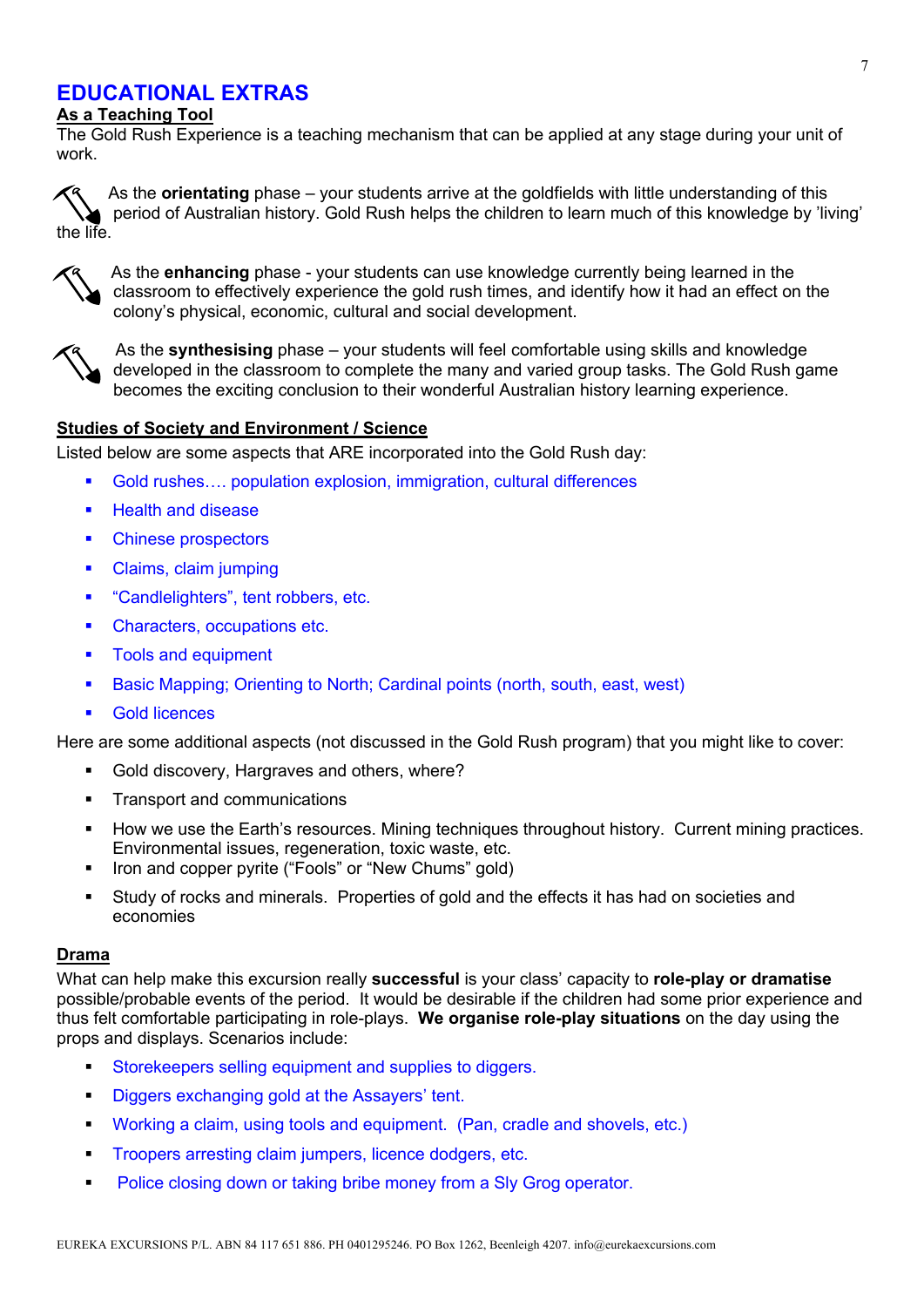### **In-character**

Children are encouraged to dress up as a character for the day, so should endeavour to learn about different characters and their roles on the goldfields. This could be accomplished through class discussions, teacher reading, research, etc.

Once the children have chosen a character, they could "become" those characters for pre-excursion writing activities, such as letter writing (eg. to a family member, employer, business associate, etc. telling of the intention of travelling to the goldfields).

### **Follow up with:**

- Bushrangers....a thematic unit
- Discussions.... share the excitement of incidents and happenings, make observations and inferences, provide recommendations to Eureka Excursions P/L etc.
- Writing....poems, letters, stories, Morse code messages, obituaries, newspaper reports, reward posters, ransom notes, etc.
- Oral Language....radio interviews, television presentations, research reports, etc.
- Drama.... write and dramatise role-plays, bushranger plays, etc.
- Art....wanted posters, models of equipment etc.
- Mapping.... develop skills, create maps, orienteering, etc.
- Eureka Stockade....who, what, why, where?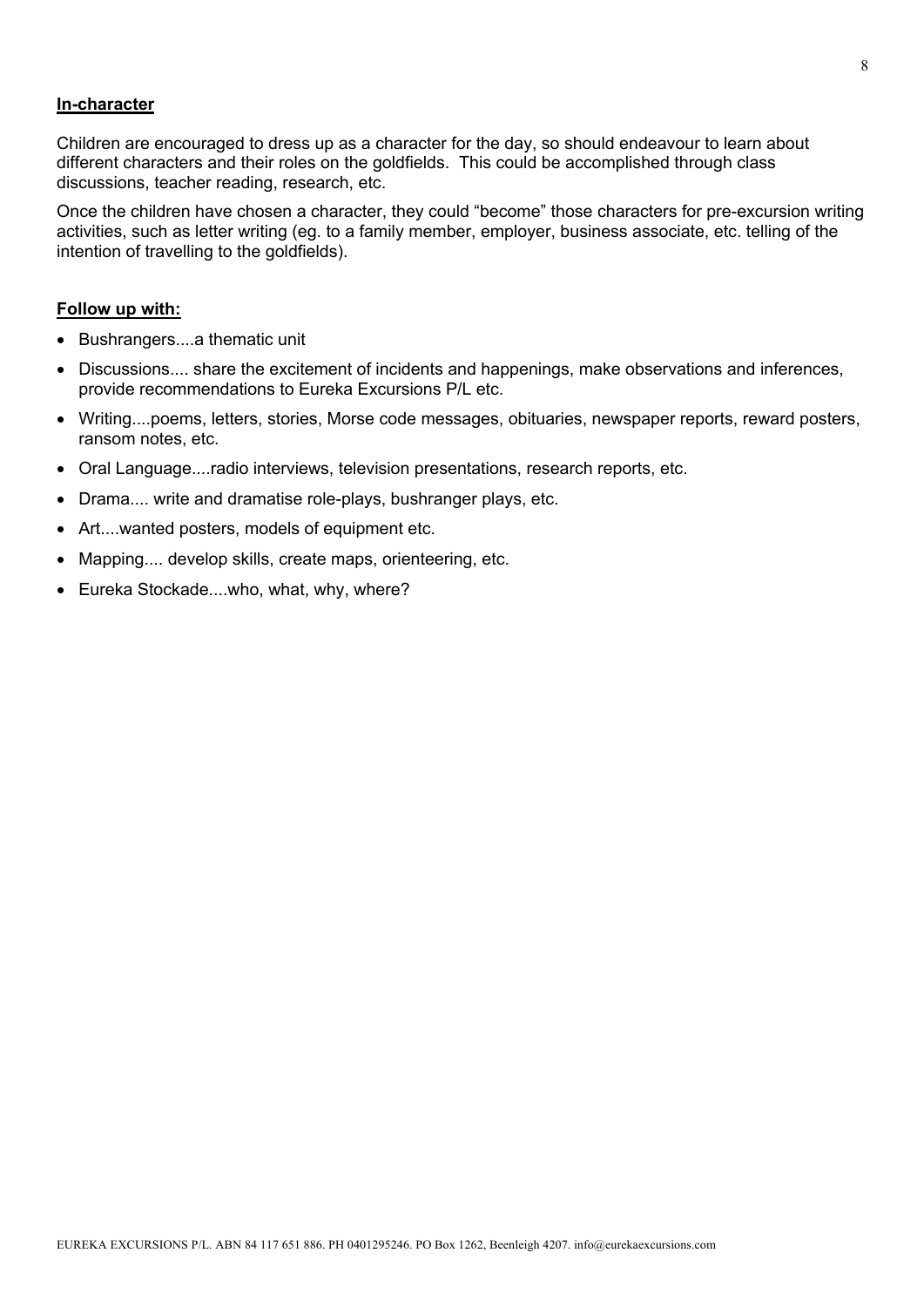# LLOYD'S **CERTIFICATE OF INSURANCE**

#### effected through

#### One Underwriting Pty Ltd A.C.N. 006 767 540

#### (hereinafter called the Coverholder)

THIS IS TO CERTIFY that in accordance with the authorisation granted under Contract No. B1526CSINT1701735 to the undersigned by certain Underwriters at Lloyd's, whose definitive numbers and the proportions underwritten by them, which will be supplied on application, can be ascertained by reference to the said Contract, and in consideration of the premium specified herein, the said Underwriters are hereby bound, severally and not jointly, each for his own part and not one for another, their Executors and Administrators, to insure in accordance with the terms and conditions contained herein or endorsed hereon.

#### **SCHEDULE**

| Certificate No:         | B1526CSINT1901735                                     |
|-------------------------|-------------------------------------------------------|
| The Assured:            | Eureka Excursions Pty Ltd                             |
| Address of the Assured: | 112 Stubbin St. Belivah QLD 4207                      |
| Rate:                   | As per Invoice                                        |
| Premium:                | As per Invoice                                        |
| Stamp Duty:             | As Per Invoice                                        |
| <b>Charges:</b>         | As Per Invoice                                        |
| Period of Insurance:    | 29/11/19 to 29/11/20 (both days at 4 p.m. Local Time) |

This Certificate is Insurance Council of Australia's General Insurance Code of Practice compliant, apart from any claims<br>adjusted outside Australia. Underwriters at Lloyd's proudly support the General Insurance Code of Pra purpose of the Code is to raise standards of practice and service in the general insurance industry. Any enquiry or complaint relating to this Insurance should be referred to the Coverholder shown above in the first instance. If this does not resolve the matter or you are not satisfied with the way a complaint has been dealt with, you should write to:

Lloyd's Underwriters' General Representative in Australia

Level 9 1 O'Connell Street Sydney NSW 2000 Telephone: (02) 8298 0700

who will refer your dispute to Policyholder & Market Assistance at Lloyd's.

Complaints that cannot be resolved by Policyholder & Market Assistance may be referred to the Financial Ombudsman Service (UK). Further details will be provided at the appropriate stage of the complaints process.

The Underwriters hereon agree that:

In the event of a dispute arising under this Insurance, the Underwriters at the request of the Assured will submit  $(i)$ to the jurisdiction of any competent Court in the Commonwealth of Australia. Such dispute shall be determined in accordance with the law and practice applicable in such Court.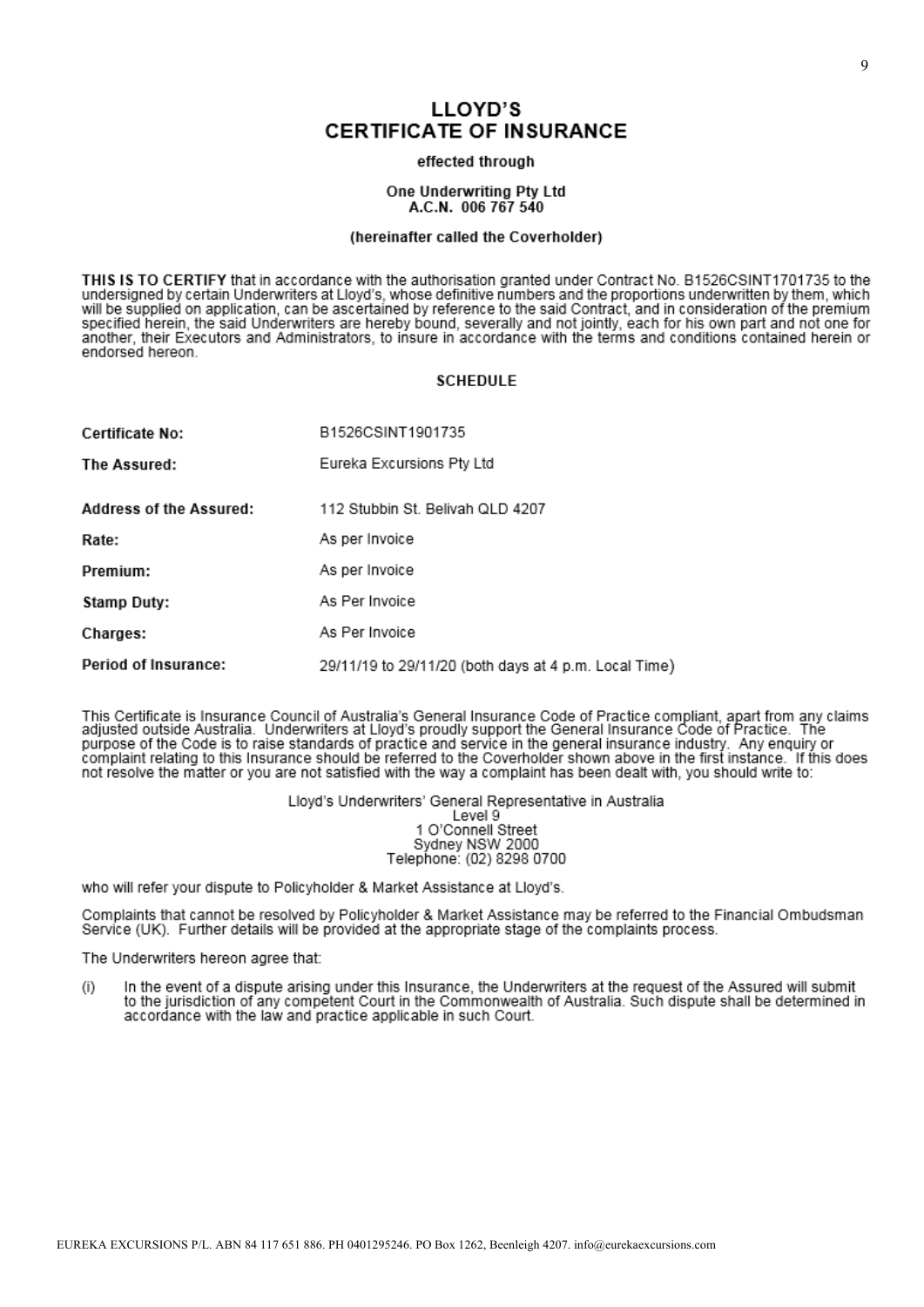# 1. COSTS

The cost per child is advertised in our current information pack. There is no GST applicable to this excursion. Adults in excess of 1 teacher and 3 adults per class (of 25-30 students) will be charged the full program admission.

# 2. RESTRICTIONS AND LIMITATIONS

Council conditions prohibit our program from commencing prior to 8:45am. Parking onsite is strictly limited and designed to accommodate buses only.

# 3. DEPOSITS AND MINIMUM CHARGES

Once you have submitted a booking request, we will email you a deposit invoice for your allocated excursion date. A deposit of \$200 is required to confirm each excursion day. We will hold your requested date as a tentative booking for two weeks while you arrange payment. If a deposit is not received within that time your requested date may become available to other schools.

A minimum charge of \$600 applies per excursion day. If you have a very small group, please discuss with us the possibility of combining with another school in order to reduce costs.

# 4. CONFIRMATION AND PAYMENT

Your excursion date will be confirmed upon receipt of your deposit. The final balance invoice will be emailed to you according to the number of students who attend your excursion and is payable within 7 days of the date of the invoice.

# 5. CHANGES

Requests to change an existing booking must be received in writing at least one month prior to your original excursion date. Refer to our online calendar for remaining available dates. Your deposit is transferable to another date within the same calendar year. If the remaining available dates in the same calendar year are unsuitable for you, we may offer to transfer your deposit to the following calendar year. If there are no available dates remaining in the same calendar year, your deposit will automatically be applied to the following calendar year.

# 6. CANCELLATIONS

Cancellations to an existing booking must be received in writing at least two months prior to your excursion date in order to have your deposit refunded, less a \$50 administration fee. If we receive your cancellation request within two months of but more than two weeks before your excursion date, your deposit will be forfeit. If you cancel your excursion within two weeks of the excursion date, you will be liable for full payment of your excursion, based on your latest student numbers.

# 7. WET WEATHER

The program will run as intended in the event of showers/light rain. Please advise your students to bring raincoats. If heavy rain/storms are imminent on the morning of your excursion, we will contact you prior to 7am on the after-hours number provided to discuss suitable options. In the event that the after-hours number supplied by you is not attended, and there is a need to postpone the program, then part or all of your deposit may be forfeited to cover staff costs.

# 8. OUR ROLE (EUREKA EXCURSIONS PTY LTD)

8.1 We will facilitate the program and its activities with a maximum duration of 5.5 hours, commencing at 9am and concluding at 2:30pm, unless altered times are negotiated prior to your excursion date. We reserve the right to make changes, without notice, to the program schedule/activities, including shortening/lengthening/omission, to best fit your time on site.

8.2 In facilitating the program activities we shall exercise the degree of skill, care and diligence normally exercised by outdoor leaders facilitating activities of a similar nature.

8.3 In the event that we cannot facilitate your excursion for any reason your deposit will be refunded in full. This does not include variation/cancellation on your behalf.

EUREKA EXCURSIONS P/L. ABN 84 117 651 886. PH 0401295246. PO Box 1262, Beenleigh 4207. info@eurekaexcursions.com 8.4 We strive to maintain an environment that is as positive and safe as possible for your group. If anyone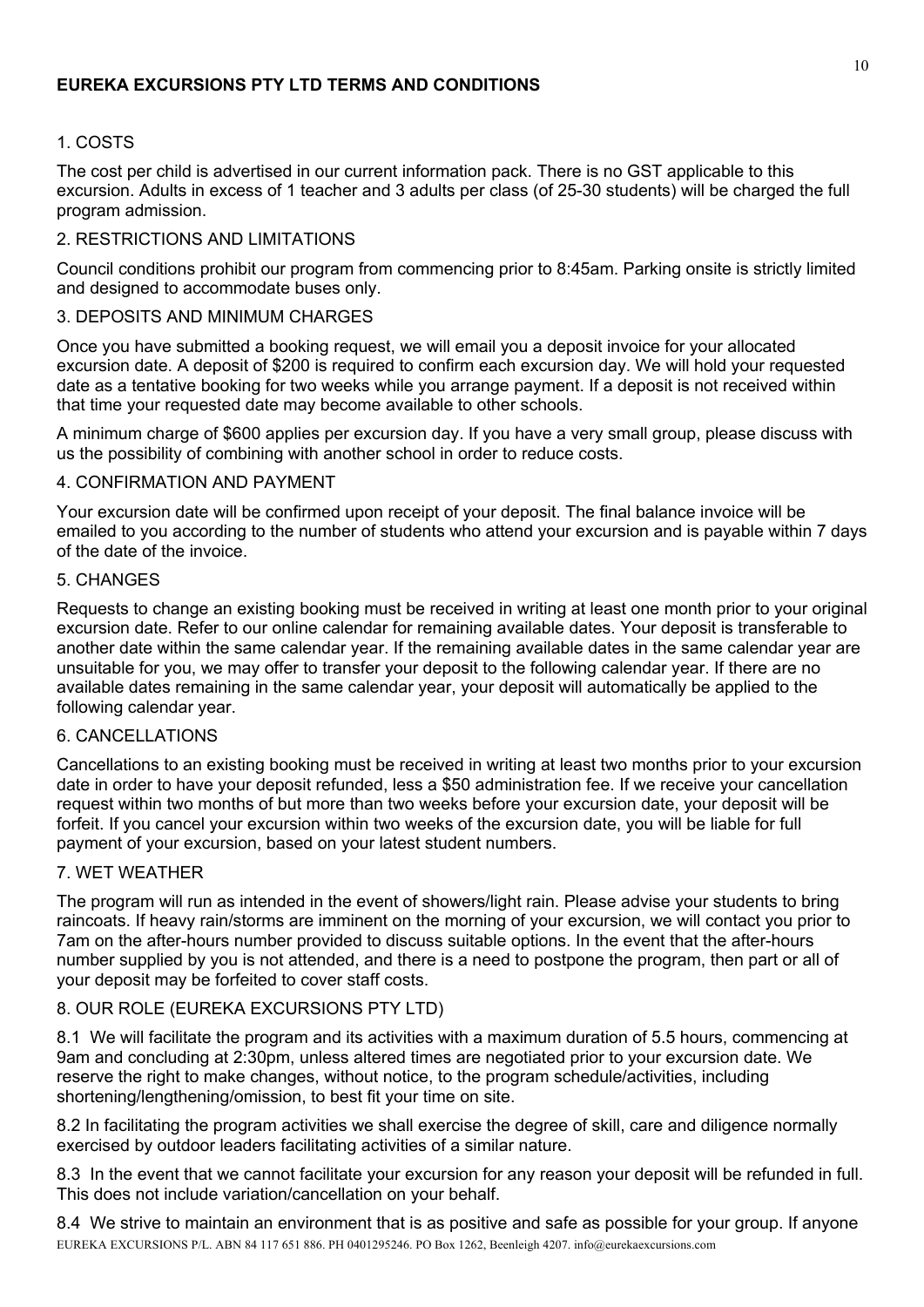behaves in a manner that we consider to be unsafe, we will remove them from the activities.

8.5 We will personalise the site for your students by adorning structures around the township with student names in accordance with their roles on the day IF those student names are submitted to us by no later than the Wednesday of the week before your excursion date.

8.6 We reserve the right to make changes, without notice, to the program (including activities, prices and dates offered) at any time. However, the price per student will not change in the duration between our receipt of a deposit and our facilitation of the excursion to which that deposit applies.

8.7 We reserve the right to combine your group with that of another school to the total of up to 120 students on any excursion day. We will always discuss this with you in advance.

8.8 We accept no responsibility for any loss or damage to your group's property prior to, during or after your excursion.

# 8.9 Our INSURANCES:

• Public Liability – sum insured of \$20million • Workers Compensation for employees of Eureka Excursions Pty Ltd as required by law

# 9. YOUR ROLE

As the organising teacher, you:

9.1 Agree to advise us in advance if your group includes students with special needs and the name of the adults responsible for the care of those students. 9.2 Agree to advise us in advance if your group includes students with mobility issues (i.e. wheelchairs) 9.3 Agree to ensure that all students and adults attending are wearing fully enclosed footwear. 9.4 Agree to forward our information pack (which we email to you) to all attending teachers. 9.5 Agree to advise us of accurate details (i.e. student/adult numbers, arrival/departure times) by no later than the Wednesday of the week prior to your excursion. 9.6 May access our online risk assessments but we recommend you inspect the site (by appointment) to perform your own risk assessment in accordance with the specific needs of your group, especially if it contains students with physical disabilities. 9.7 Agree to provide to parents/guardians of all students who may attend the excursion a copy of the disclaimer contained in our information pack. You agree to return those disclaimers (completed in full) to us prior to/on the day of your excursion. You acknowledge that any student who has not returned a completed disclaimer signed by their parent/guardian is not permitted to attend the excursion and will not be brought to site. 9.8 Acknowledge that all attending adults, employees and volunteers alike, must complete and return to us on your excursion day a copy of the adult disclaimer which we provide to you.

9.9 Confirm that you are an authorised representative of your school and have made this booking with the permission of your school administration/leadership. 9.10 Confirm that your school has public liability insurance to protect your students anywhere in Australia to the value of at least \$20 million, as well as a Work Cover policy as required by law for its paid employees. 9.11 Acknowledge that any adult volunteers who attend the excursion are appointed by your school and as a result belong to your school, so are protected by your school's volunteers Work Cover policy. 9.12 Acknowledge that all adults attending the excursion are required to actively supervise your students and their behaviour with the same level of responsibility/duty of care as is required by the teaching profession. 9.13 Agree to advise us in advance of the contact details of the replacement organising teacher in the event you take leave or transfer to another workplace. You also agree to inform that replacement organising teacher of all the details of your school's booking with us.

| Full name (please print): Full name (please print): | Signature: |
|-----------------------------------------------------|------------|
| Date:                                               |            |
| School name:                                        |            |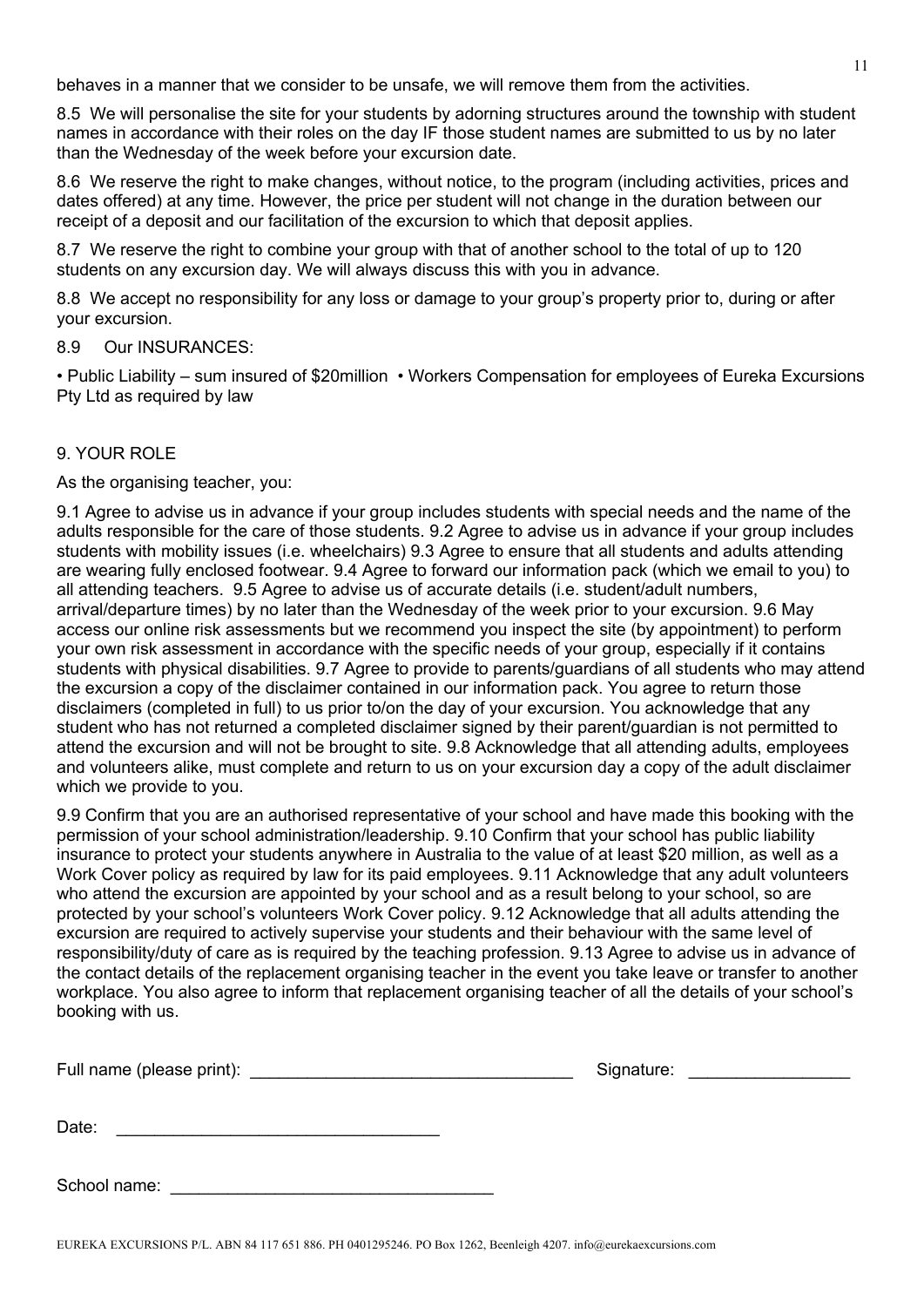# **RISK ASSESSMENT – EXCURSIONS TO GOLD RUSH**

| Ref.           | <b>Hazard</b>                                                                | <b>Consequence</b>                                                           | Likelihood | <b>True</b> | <b>Control Measures</b>                                                                                                                                                                                                                                                                                                                                                                                                                                                                                                                                                                          | <b>Residual</b> |
|----------------|------------------------------------------------------------------------------|------------------------------------------------------------------------------|------------|-------------|--------------------------------------------------------------------------------------------------------------------------------------------------------------------------------------------------------------------------------------------------------------------------------------------------------------------------------------------------------------------------------------------------------------------------------------------------------------------------------------------------------------------------------------------------------------------------------------------------|-----------------|
|                |                                                                              | Rating                                                                       | Rating     | <b>Risk</b> |                                                                                                                                                                                                                                                                                                                                                                                                                                                                                                                                                                                                  | <b>Risk</b>     |
| 1              | Excessive<br>heat and<br><b>UV</b><br>exposure                               | Minor - first<br>aid treatment                                               | Possible   | L           | The township is well treed<br>$\bullet$<br>providing many areas of shade<br>Undercover areas for some<br>$\bullet$<br>activities<br>Water drink taps are central<br>٠<br>Schools are instructed to<br>$\bullet$<br>ensure students have hats,<br>sunscreen and drinking water<br>with them upon arrival;<br>reiterated during verbal<br>instructions onsite from staff.<br>Drink breaks inserted<br>$\bullet$<br>throughout the program on<br>extremely hot days                                                                                                                                 | L               |
| $\overline{2}$ | Slips/trips/<br>falls in the<br>gold rush<br>grounds                         | Minor $-$ first<br>aid treatment<br>to<br>Major $-$<br>extensive<br>injuries | Likely     | M to<br>H   | Tracks and township regularly<br>$\bullet$<br>inspected and maintained<br>Paths are clearly delineated<br>$\bullet$<br>from scrub<br>Pink lines painted on the<br>$\bullet$<br>ground, trees etc to indicate<br>exclusion zones and<br>unremovable hazards (e.g.<br>half-exposed boulders)<br>Areas restricted to<br>$\bullet$<br>teachers/staff are clearly<br>marked/barricaded<br>Out-of-bounds is clearly taped<br>$\bullet$<br>Schools are instructed to<br>advise students to watch their<br>step; reiterated during verbal<br>instructions onsite from staff<br>with 'walking only' rule. | M               |
| 3              | Extreme<br>weather<br>conditions/<br>falling<br>trees or<br>tree<br>branches | Minor – first<br>aid treatment<br>To<br>Major $-$<br>extensive<br>injuries   | Unlikely   | to<br>M     | Weather conditions monitored<br>by staff<br>Forecast extreme weather<br>conditions are monitored;<br>schools are contacted prior to<br>visit if extreme weather<br>conditions are forecast; site is<br>closed at times of extreme<br>weather<br>Problem trees identified,<br>$\bullet$<br>monitored and lopped as per<br>assessed risk                                                                                                                                                                                                                                                           |                 |
| 4              | Access or<br>falls into<br>water<br>bodies                                   | Minor - first<br>aid treatment                                               | Unlikely   | L           | Students to be supervised by<br>$\bullet$<br>teachers/parent helpers at all<br>times<br>Water bodies are out-of-<br>bounds; physical barricades<br>are in place where practicable;<br>access is not permitted at any<br>time                                                                                                                                                                                                                                                                                                                                                                     | L               |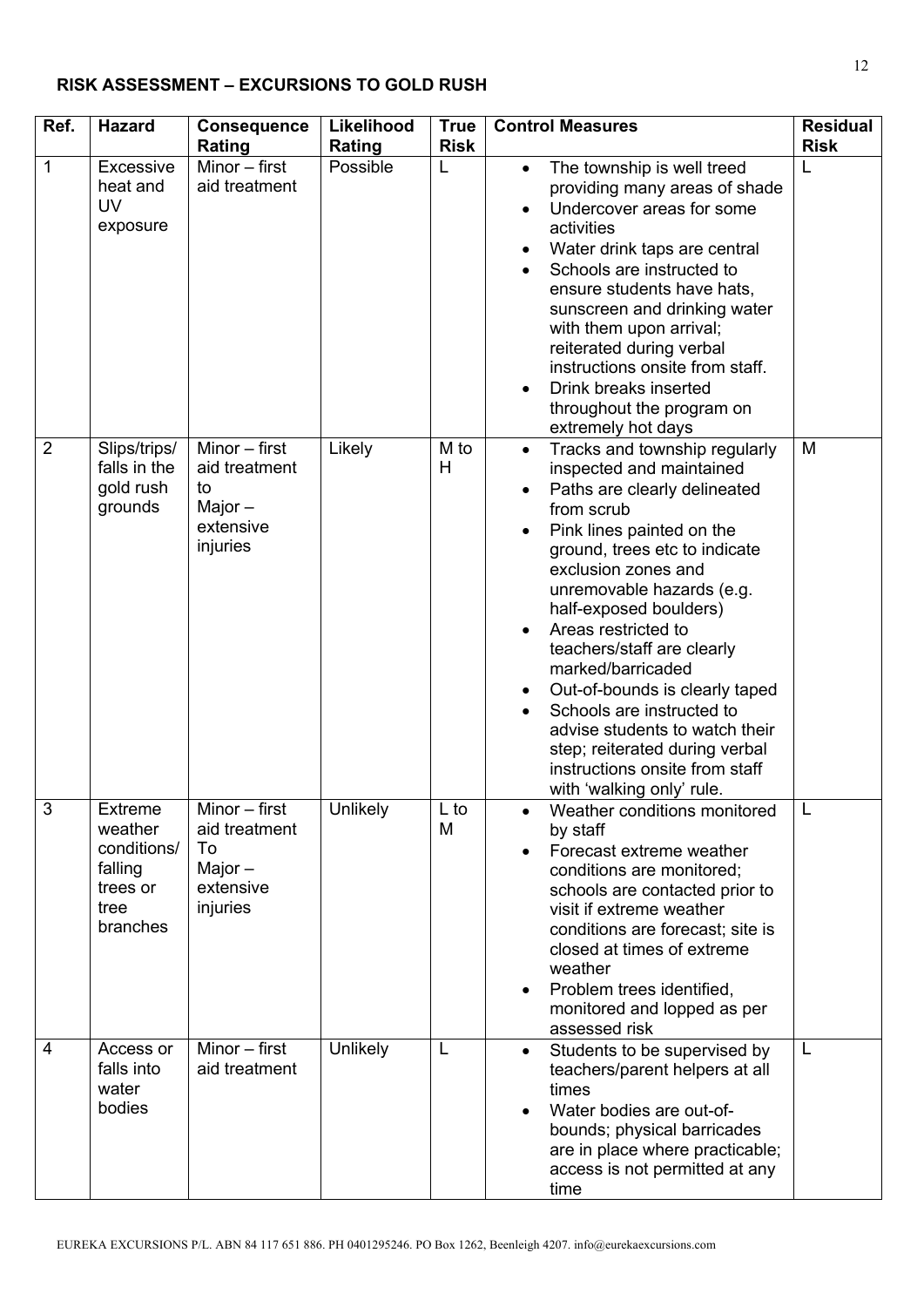|                |                                                                                                           |                                                                              |          |           | All water bodies within the<br>$\bullet$<br>'goldfields' have shallow<br>edges, minimising risk of<br>drowning and assisting in easy<br>rescue                                                                                                                                                                                                                                                                                                                                                                                               |   |
|----------------|-----------------------------------------------------------------------------------------------------------|------------------------------------------------------------------------------|----------|-----------|----------------------------------------------------------------------------------------------------------------------------------------------------------------------------------------------------------------------------------------------------------------------------------------------------------------------------------------------------------------------------------------------------------------------------------------------------------------------------------------------------------------------------------------------|---|
| 5              | Insect<br>bites /<br>stings<br>Reaction<br>to flora                                                       | Minor - first<br>aid treatment<br>To<br>Moderate -<br>medical<br>treatment   | Possible | L to<br>M | Insect repellent is<br>$\bullet$<br>recommended and should be<br>supplied by school<br>Students to remain on paths<br>$\bullet$<br>and activity areas at all times,<br>not in the scrub<br>Students are instructed to<br>wash hands throughout the<br>day<br>Teachers are asked to notify<br>$\bullet$<br>staff of any students with<br>known allergies to bees etc.                                                                                                                                                                         | L |
| 6              | <b>Student</b><br>injured by<br>horses                                                                    | Minor $-$ first<br>aid treatment<br>To<br>Severe                             | Rare     | T to<br>M | Without a rider horses are<br>$\bullet$<br>confined to a yard with<br>physical barricades<br>Outside of the horse yard,<br>$\bullet$<br>horses are controlled by<br>experienced riders<br>Horses are trained and<br>conditioned to the program<br>Students are advised through<br>$\bullet$<br>verbal instructions on the day<br>that they are to stay clear of<br>horses.                                                                                                                                                                   | L |
| $\overline{7}$ | <b>Students</b><br>bitten /<br>stung by<br>snakes<br>and<br>spiders                                       | Minor $-$ first<br>aid treatment<br>To<br>Major $-$<br>extensive<br>injuries | Possible | L to<br>M | Staff members to be first aid<br>trained and have access to<br>first aid kit; teachers are<br>advised to bring their own first<br>aid kit also<br>Township is regularly<br>maintained to remove 'homely'<br>areas for snakes<br>Tracks are maintained to<br>ensure clear visibility and<br>distance from scrub<br>No rock-turning at any time;<br>$\bullet$<br>reiterated through verbal<br>instructions given by staff to<br>students on the day<br>Students are advised upon<br>$\bullet$<br>arrival of safe behaviour if<br>sight a snake | L |
| 8              | <b>Students</b><br>injuring<br>themselve<br>s or others<br>during<br>tent-<br>making<br>and role<br>plays | Minor $-$ first<br>aid treatment<br>To<br>Moderate -<br>medical<br>treatment | Possible | L to<br>M | Students are under the<br>constant supervision of<br>teachers/parent helpers and<br>staff<br>Students handle general store<br>$\bullet$<br>tools in small groups of <10<br>Tent-making is conducted in<br>$\bullet$<br>open area with sufficient space<br>for handling of poles                                                                                                                                                                                                                                                              | L |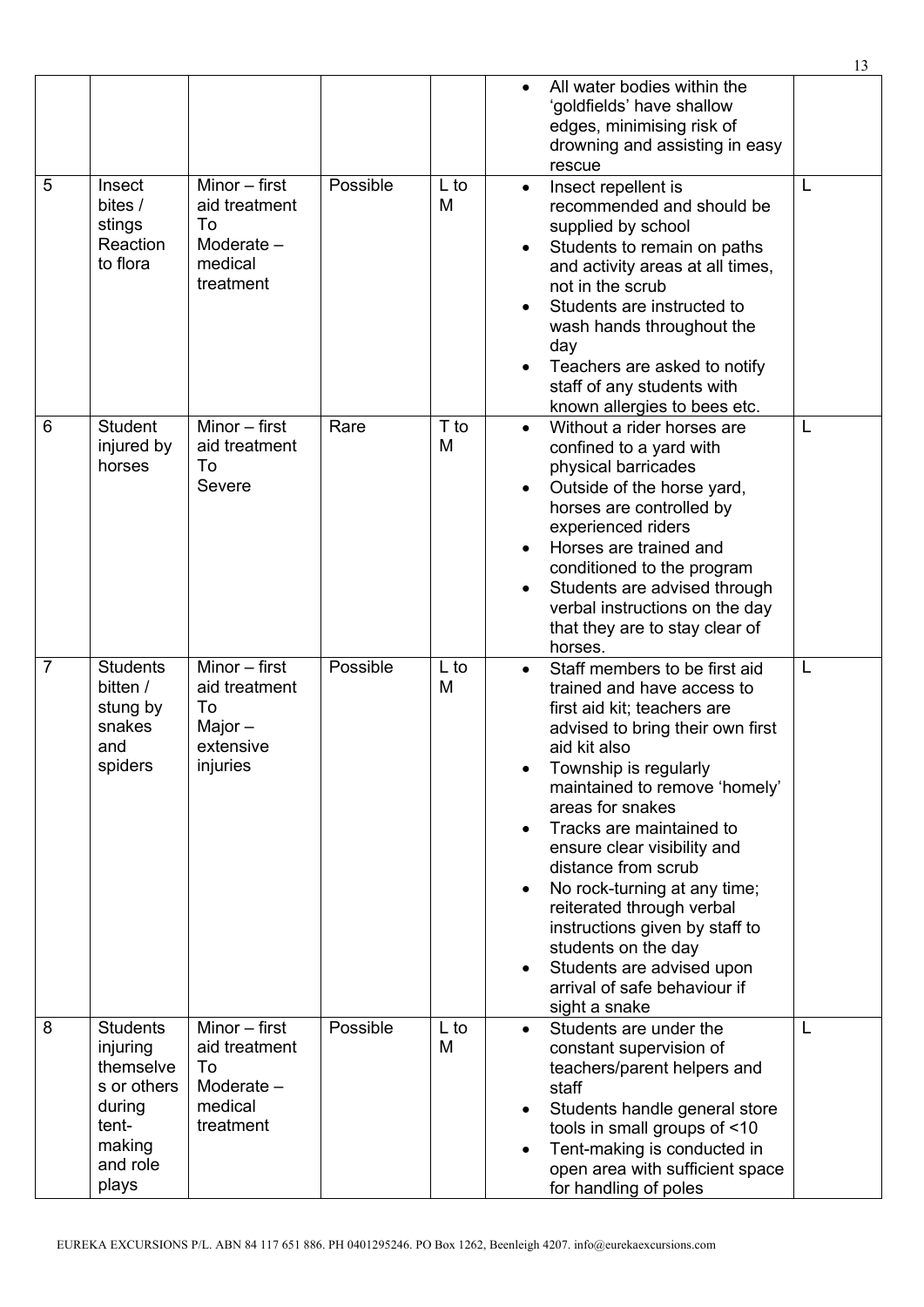|  |  | Students are instructed prior to<br>and throughout the activities to |                               |
|--|--|----------------------------------------------------------------------|-------------------------------|
|  |  |                                                                      |                               |
|  |  |                                                                      | handle equipment/props safely |

\***Risk Ratings** – True risk is the assessed uncontrolled risk. Residual risk is the risk that may still be left after control measures are implemented. Risk is assessed as 'L' – Low; 'M' – Moderate; 'H' – High; and 'E' – Extreme using a Risk matrix. All control measures are regularly monitored and reviewed for effectiveness.

\***First Aid** – Senior first aid trained staff are on the goldfields at all times and have access to centrally located first aid kits.

\***Emergency Preparedness** – Staff will direct student groups to evacuation point in case of an emergency. Evacuation point is the Township Welcome Sign. Students must follow the directions given by staff in the case of emergency. Evacuation plan is located in teacher morning tea area. Fire fighting equipment is located in the general store and bakery.

| <b>Hazard</b>                              | What is the<br>harm that<br>the hazard<br>could<br>cause?                                            | What is the<br>likelihood<br>that the<br>harm<br>would<br>occur? | What is the<br>level of risk?                                                                         | What controls are currently<br>in place?                                                                                                                                                                                                                                                                                                                                                                                                                                                                                                                                                                                                                                                                                                                                                                                                                                                                                                                                                                                                                                                             | Are<br>further<br>controls<br>required? |
|--------------------------------------------|------------------------------------------------------------------------------------------------------|------------------------------------------------------------------|-------------------------------------------------------------------------------------------------------|------------------------------------------------------------------------------------------------------------------------------------------------------------------------------------------------------------------------------------------------------------------------------------------------------------------------------------------------------------------------------------------------------------------------------------------------------------------------------------------------------------------------------------------------------------------------------------------------------------------------------------------------------------------------------------------------------------------------------------------------------------------------------------------------------------------------------------------------------------------------------------------------------------------------------------------------------------------------------------------------------------------------------------------------------------------------------------------------------|-----------------------------------------|
| Risk of<br>transmission<br>of COVID-<br>19 | Staff or<br>visitors<br>catching<br>COVID-19<br>(could result<br>in serious<br>illness or<br>death). | Low, there<br>have been<br>few cases<br>locally.                 | Moderate,<br>while there<br>are only a few<br>local cases<br>the<br>consequences<br>may be<br>severe. | -Cleaning and disinfecting in<br>accordance with guidance<br>from Safe Work Australia and<br>public health authority.<br>-Frequently touched surfaces<br>including benches, taps, bins<br>and props have all been<br>identified for regular cleaning.<br>Props that cannot be cleaned<br>(i.e. paper role play money) to<br>be rotated<br>-Physical distancing -Staff will<br>verbally remind visitors to<br>maintain social distancing and<br>carry a measuring stick to<br>visibly demonstrate 1.5m. The<br>spacious outdoor setting will<br>allow staff and visitors to<br>maintain social distancing<br>-Alcohol based hand sanitiser<br>is also available and signs are<br>displayed on appropriate use.<br>-Hand washing facilities are<br>available near toilets and<br>eating areas. Posters on hand<br>washing are prominent at<br>hand washing facilities<br>-All paperwork passing from<br>visitors to staff or vice versa to<br>be placed in a cleanable<br>plastic folder and not touched<br>by Eureka staff for a minimum<br>of five days. Where feasible<br>paperwork to be completed |                                         |

# **COVID-SAFE RISK ASSESSMENT**